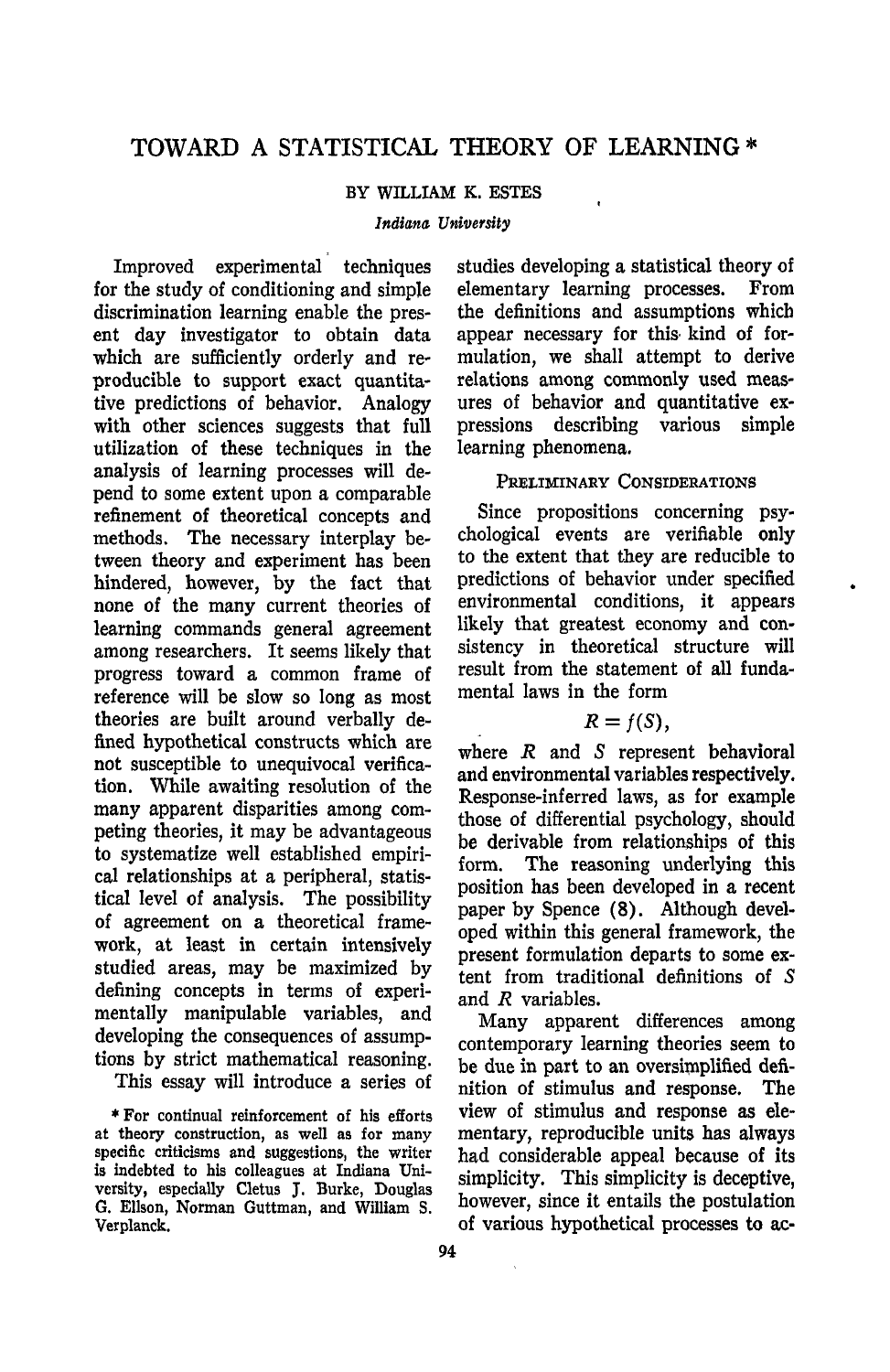count for observed variability in behavior. In the present formulation, we shall follow the alternative approach of including the notion of variability in the definitions of stimulus and response, and investigating the theoretical consequences of these definitions.

It will also be necessary to modify the traditional practice of stating laws of learning in terms of relations between<br>isolated stimuli and responses. Atisolated stimuli and responses. tempts at a quantitative description of learning and extinction of operant behavior-have led the writer to believe that a self-consistent theory based upon the classical *S-R* model may be difficult, if not impossible, to extend over any very wide range of learning phenomena without the continual addition of *ad hoc* hypotheses to handle every new situation. A recurrent difficulty might be described as follows. In most formulations of simple learning, the organism is said originally to "do nothing" in the presence of some stimulus; during learning, the organism comes to make some predesignated response in the presence of the stimulus; then during extinction, the response gradually gives way to a state of "not responding"<br>again. But this type of formulation But this type of formulation does not define a closed or conservative system in any sense. In order to derive properties of conditioning and extinction from the same set of general laws, it is necessary to assign specific properties to the state of not responding which is the alternative to occurrence of the designated response. One solution is to assign properties as needed by special hypotheses, as has been done, for example, in the Pavlovian conception of inhibition. In the interest of simplicity of theoretical structure, we shall avoid this procedure so far as possible.

The role of competing reactions has been emphasized by some writers, but usually neglected in formal theorizing.

The point of view to be developed here will adopt as a standard conceptual model a closed system of behavioral and environmental variables. In any specific behavior-system, the environmental component may include either the entire population of stimuli available in the situation or some specified portion of that population. The behavioral component will consist in mutually exclusive classes of responses, defined in terms of objective criteria; these classes will be exhaustive in the sense that they will include all behaviors which may be evoked by that stimulus situation. Given the initial probabilities of the various responses available to an organism in a given situation, we shall expect the laws of the theory to enable predictions of changes in those probabilities as a function of changes in values of independent variables.

### DEFINITIONS AND ASSUMPTIONS

1. *R-variables.* It will be assumed that any movement or sequence of movements may be analyzed out of an organism's repertory of behavior and treated as a "response," various properties of which can be treated as dependent variables subject to all the laws of the theory. (Hereafter we shall abbreviate the wprd response as *R,* with appropriate subscripts where necessary.) In order to avoid a common source of confusion, it will be necessary to make a clear distinction between the terms  $R$ -class and  $R$ -occurrence.

The term  $R$ -class will always refer to a class of behaviors which produce environmental effects within a specified range of values. This definition is not without objection *(cj.* 4) but has the advantage of following the actual practice of most experimenters. It may be possible eventually to coordinate  $R$ classes defined in terms of environmental effects with  $R$ -classes defined in terms of effector activities.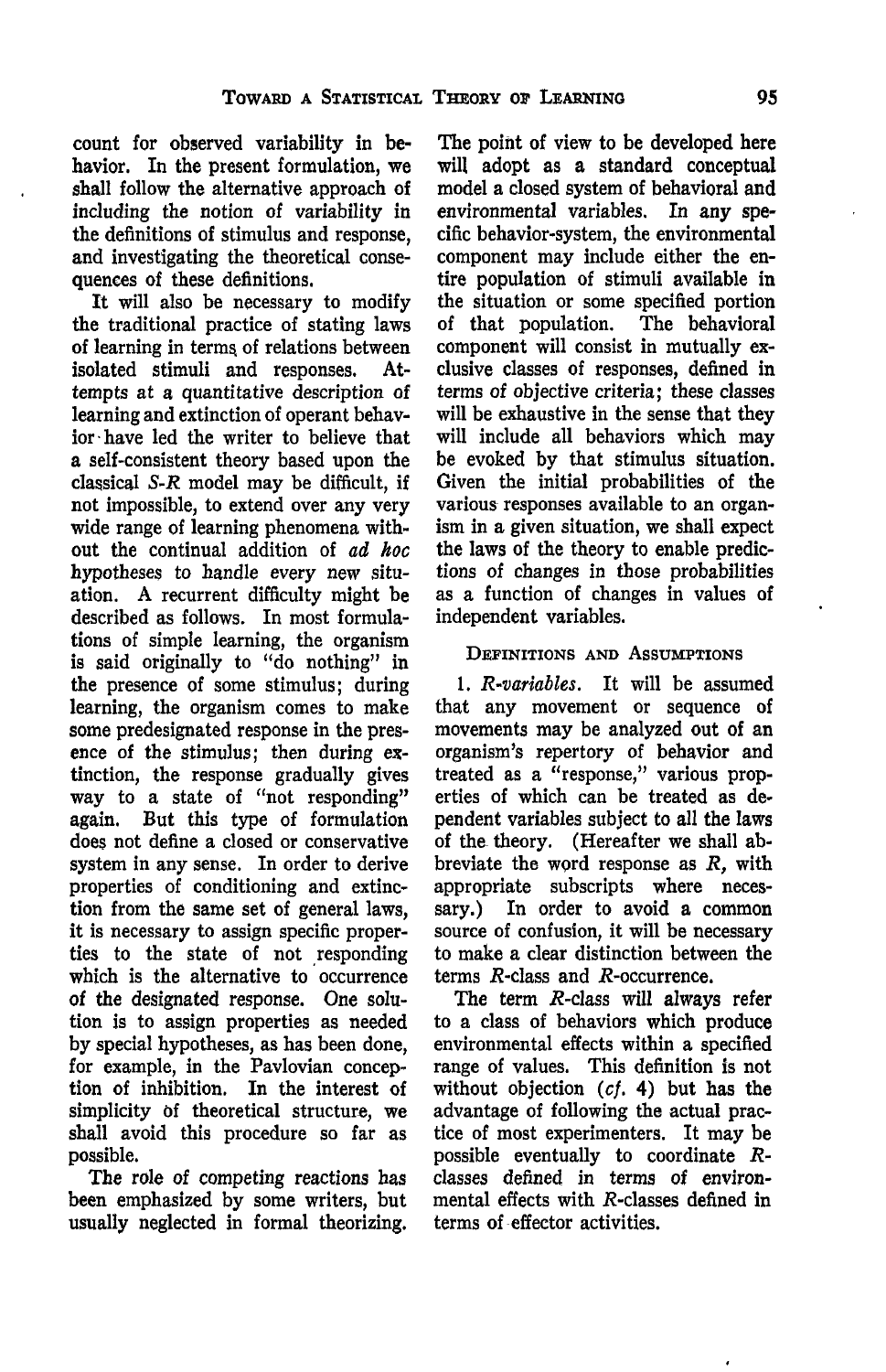By  $R$ -occurrence we shall mean a particular, unrepeatable, behavioral event. All occurrences which meet the defining criteria of an  $R$ -class are counted as instances of that class, and as such are experimentally interchangeable. In fact, various instances of an *-class are ordinarily indistinguishable* in the record of an experiment even though they may actually vary with respect to properties which are not picked up by the recording mechanism.

Indices of tendency to respond, *e.g.,* probability as defined below, always refer to  $R$ -classes.

These distinctions may be clarified by an illustration. In the Skinner-type conditioning apparatus, bar-pressing is usually treated as an  $R$ -class. Any movement of the organism which results in sufficient depression of the bar to actuate the recording mechanism is counted as an instance of the class. The R-class may be subdivided into finer classes by the same kind of criteria. We could, if desired, treat depression of a bar by the rat's right forepaw and depression of the bar by the left forepaw *as* instances of two different classes provided that we have a recording mechanism which will be affected differently by the two kinds of movements and mediate different relations to stimulus input (as for example the presentation of discriminative stimuli or reinforcing stimuli). If probability is increased by reinforcement, then reinforcement of a right-forepawbar-depression will increase the probability that instances of that subclass will occur, and will also increase the probability that instances of the broader class, bar-pressing, will occur.

*2. S-variables.* For analytic purposes it is assumed that all behavior is conditional upon appropriate stimulation. It is not implied, however, that responses can be predicted only when eliciting stimuli can be identified. According to the present point of view, laws of learning enable predictions of changes in probability of response as a function of time under given environmental conditions.

A stimulus, or stimulating situation, will be regarded as a finite population of relatively small, independent, environmental events, of which only a sample is effective at any given time. In the following sections we shall designate the total number of elements associated with a given source of stimulation as  $S$  (with appropriate subscripts where more than one source of stimulation must be considered in an experiment), and the number of elements effective at any given time as s. It is assumed that when experimental conditions involve the repeated stimulation of an organism by the "same stimulus," that is by successive samples of elements from an 5-population, each sample may be treated as an independent random sample from S. It is to be expected that sample size Will fluctuate somewhat from one moment to the next, in which case s will be treated as the average number of elements per sample over a given period.

In applying the theory, any portion of the environment to which the organism is exposed under uniform conditions may be considered an S-population. The number of different S's said to be present in a situation will depend upon the number of independent experimental operations, and the degree of specificity with which predictions of behavior are to be made. If the experimenter attempts to hold the stimulating situation constant during the course of an experiment, then the entire situation will be treated as a single S. If in a conditioning experiment, a light and shock are to be independently manipulated as the CS and *US,* then each of these sources of stimulation will be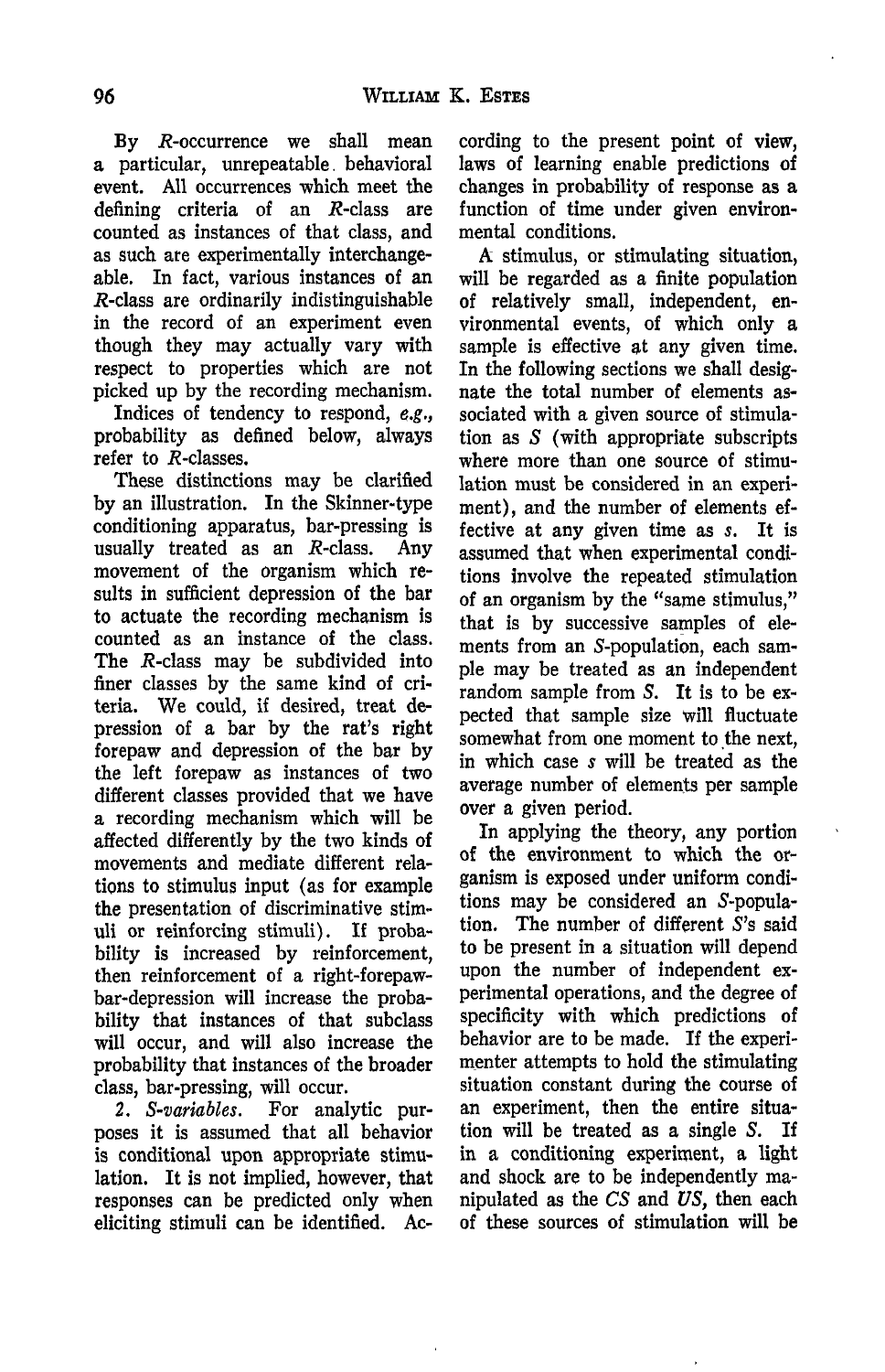treated as a separate S-population, and so on.

It should be emphasized that the division of environment and behavior into elements is merely an analytic device adopted to enable the application of the finite-frequency theory of probability to behavioral phenomena. In applying the theory to learning experiments we shall expect to evaluate the ratio  $s/S$  for any specific situation from experimental evidence, but for the present at least no operational meaning can be given to a numerical value for either *S or s* taken separately.

3. *Probability of response.* Probability will be operationally defined as the average frequency of occurrence of instances of an  $R$ -class relative to the maximum possible frequency, under a specified set of experimental conditions, over a period of time during which the conditions remain constant. In accordance with customary usage the term probability, although defined as a relative frequency, will also be used to express the likelihood that a response will occur at a given time.

4. *Conditional relation.* This relation may obtain between an  $R$ -class and any number of the elements in an S-population, and has the following implications.

(a) If a set of *x* elements from an S are conditioned to *(i.e.,* have the conditional relation to) some  $R$ -class,  $R_1$ , at a given time, the probability that the next response to occur will be an instance of  $R_1$  is  $x/S$ .

(b) If at a given time in an Spopulation, *x±* elements are conditioned to some *R*-class,  $R_1$ , and  $x_2$  elements are conditioned to another class,  $R<sub>2</sub>$ , then  $x_1$  and  $x_2$  have no common elements.

(c) If all behaviors which may be evoked from an organism in a given situation have been categorized into mutually exclusive classes, then the probabilities attaching to the various classes must sum to unity at all times. We consider the organism to be always "doing something." If any arbitrarily defined class of activities may be selected as the dependent variable of a given experiment, it follows that the activity of the organism at any time must be considered as subject to the same laws as the class under consideration. Any increase in probability of one  $R$ -class during learning will, then, necessarily involve the reduction in probability of other classes; similarly, while the probability of one *R* decreases during extinction, the probabilities of others must increase. In other words, learning and unlearning will be considered as transfers of- probability relations between  $R$ -classes.

*5. Conditioning.* It is assumed that on each occurrence of a response,  $R_1$ , all new elements *(i.e.,* elements not already conditioned to  $R_1$ ) in the momentarily effective sample of stimulus elements,  $s$ , become conditioned to  $R_1$ .

An important implication of these definitions is that the conditioning of a stimulus element to one  $R$  automatically involves the breaking of any pre-existing conditional relations with other *R's.*

*6. Motivation.* Experimental operations which in the usual terminology are said to produce motives *(e.g.,* fooddeprivation) may affect either the composition of an *S* or the magnitude of the *s/S* ratio. Detailed discussion of these relations is beyond the scope of the present paper. In all derivations presented here we shall assume motivating conditions constant throughout an experiment.

7. *Reinforcement.* This term will be applied to any experimental condition which ensures that successive occurrences of a given *R* will each be contiguous with a new random sample of elements from some specified S-population. Various ways of realizing this definition experimentally will be discussed in the following sections.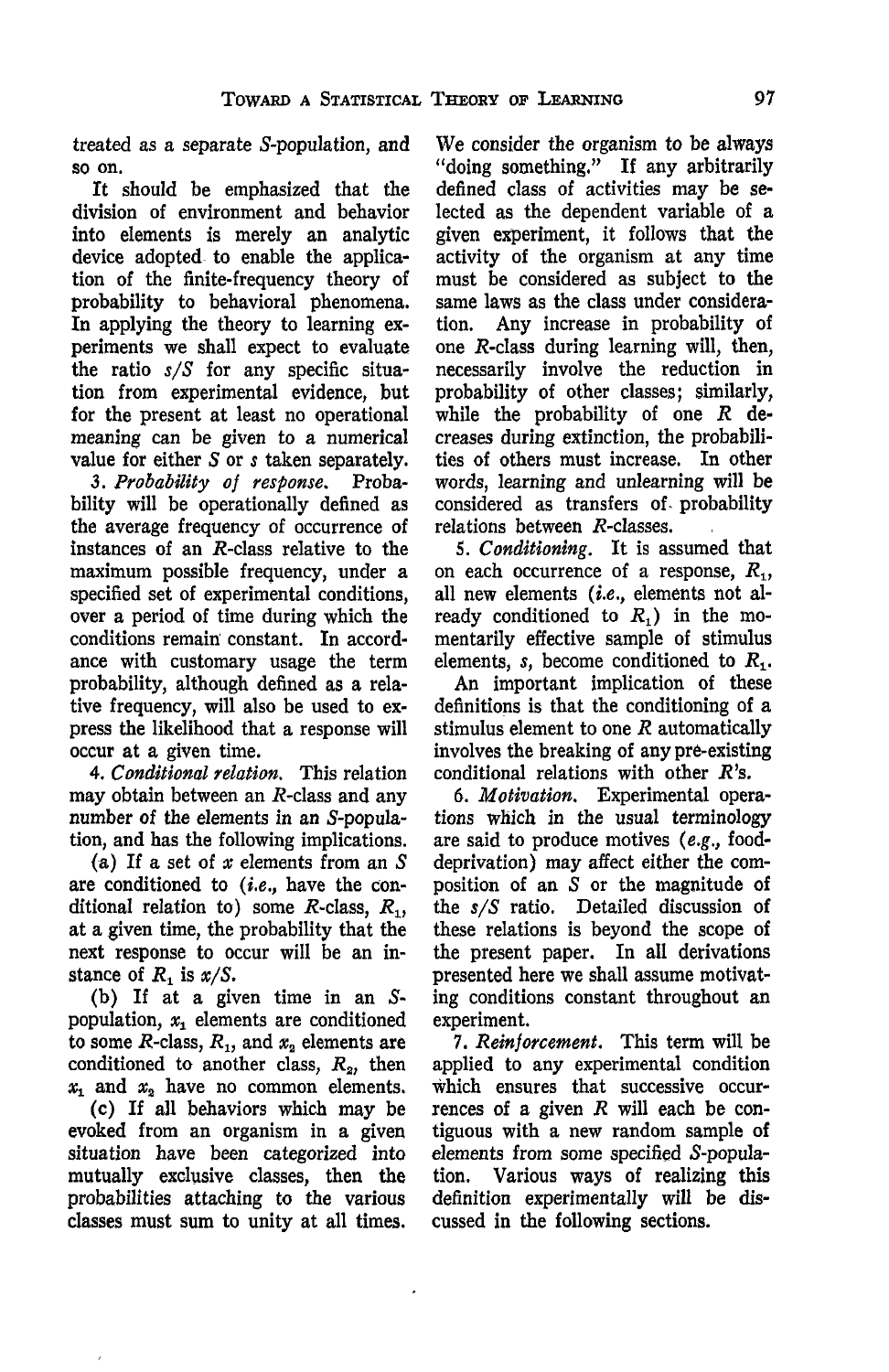# SIMPLE CONDITIONING: REINFORCE-MENT BY CONTROLLED ELICITATION

Let us consider first the simplest type of conditioning experiment. The system to be described consists of a subpopulation of stimulus elements, *S0,* which may be manipulated independently of the remainder of the situation, *S,* and a class, *R,* of behaviors defined by certain measurable properties. By means of a controlled original stimulus, that is, one which has initially a high probability of evoking *R,* it is ensured that an instance of *R* will occur on every trial contiguously with the sample of stimulus elements which is present. In the familiar buzz-shock conditioning experiment, for example, *S<sup>0</sup>* would represent the population of stimulus elements emanating from the sound source and  $R$  would include all movements of a limb meeting certain specifications of direction and amplitude; typically, the  $R$  to be conditioned is a flexion response which may be evoked on each training trial by administration of an electric shock.

Designating the mean number of elements from  $S<sub>o</sub>$  effective on any one trial as  $s_e$ , and the number of elements from *S0* which are conditioned to *R* at any time as *x,* the expected number of new elements conditioned on any trial will<br>be<br> $\Delta x = s_o \frac{(S_o - x)}{S_o}$ . (1) be

$$
\Delta x = s_o \frac{(S_o - x)}{S_o}.
$$
 (1)

If the change in *x* per trial is relatively small, and the process is assumed continuous, the right hand portion of (1) may be taken as the average rate of change of *x* with respect to number of trials, *T,* at any moment, giving

$$
\frac{dx}{dT} = s_e \frac{(S_e - x)}{S_e}.
$$
 (2)

This differential equation may be in-

tegrated to yield

$$
x = Sc - (Sc - x0)e-qT,
$$
 (3)

where  $x_0$  is the initial value of x, and q represents the ratio  $s_c/S_a$ . Thus x will increase from its initial value to approach the limiting value,  $S<sub>o</sub>$ , in a negatively accelerated curve. A method of evaluating *x* in these equations from empirical measures of response latency, or reaction time, will be developed in a later section.

If the remainder of the situation has been experimentally neutralized, the probability of *R* in the presence of a sample from  $S_0$  will be given by the ratio  $x/S<sub>o</sub>$ . Representing this ratio by the single letter *p,* and making appropriate substitutions in (3), we have the following expression for probability of *R* as a function of the number of reinforced trials.

$$
p = 1 - (1 - p_0)e^{-qT}.
$$
 (3')

Since we have not assumed any special properties for the original (or unconditioned) stimulus other than that of regularly evoking the response to be conditioned, it is to be expected that the equations developed in this section will describe the accumulation of conditional relations in other situations than classical conditioning, provided that other experimental operations function to ensure that the response to be learned will occur in the presence of every sample drawn from the 5-population.

OPERANT CONDITIONING: REINFORCE-MENT BY CONTINGENT STIMULATION

In the more common type of experimental arrangement, various termed operant, instrumental, trial and error, etc. by different investigators, the response to be learned is not elicited by a controlled original stimulus, but has some initial strength in the experimental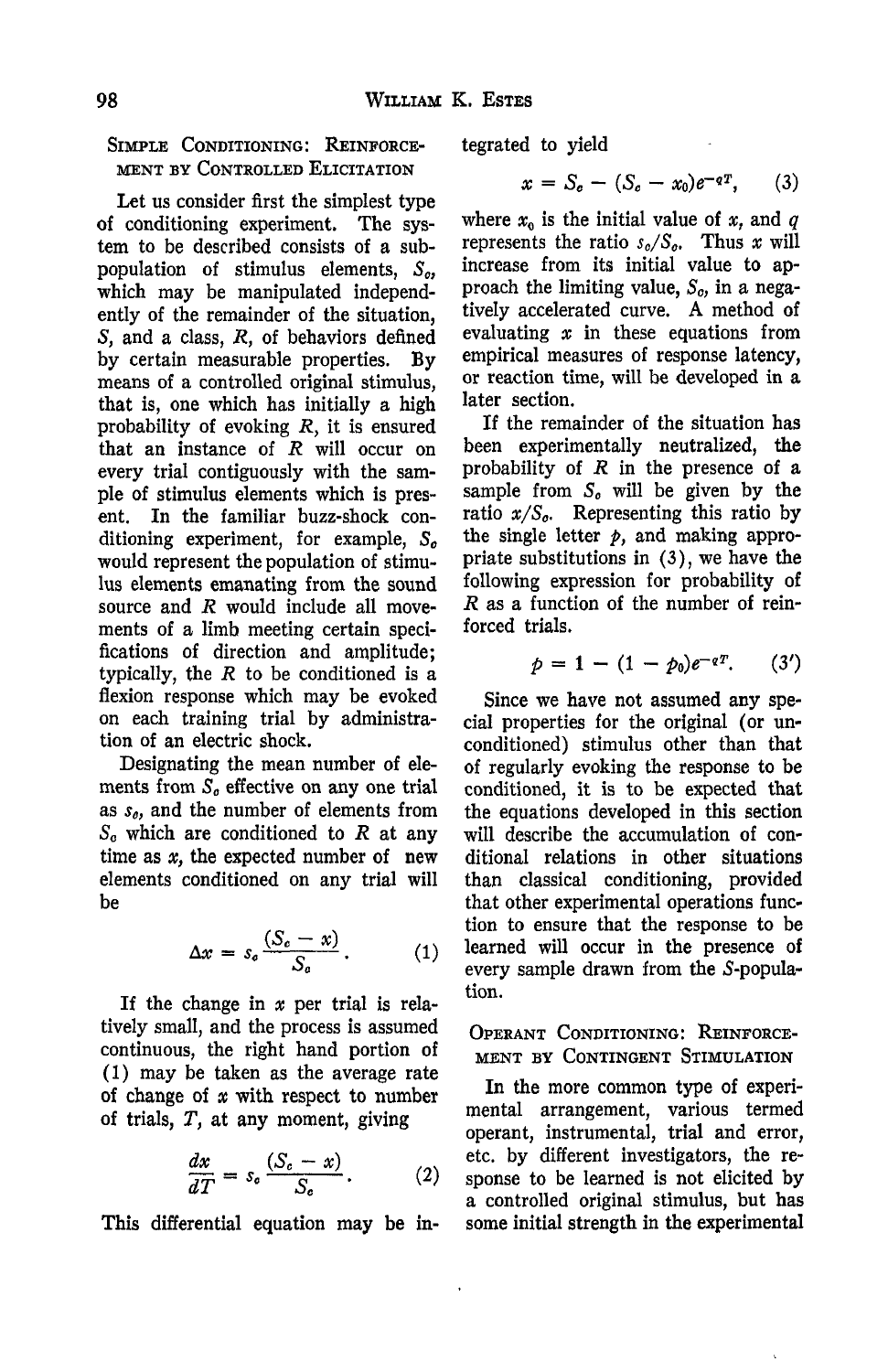situation and occurs originally as part of so-called "random activity." Here the response cannot be evoked concurrently with the presentation of each new stimulus sample, but some of the same effects can be secured by making changes in the stimulating situation contingent upon occurrences of the response. Let us consider a situation of this sort, assuming that the activities of the organism have been catalogued and classified into two categories, all movement sequences characterized by a certain set of properties being assigned to class *R* and all others to the class *Re,* and that members of class *R* are to be learned.

If changes in the stimulus sample are independent of the organism's behavior, we should expect instances of the two response classes to occur, on the average, at rates proportional to their initial probabilities. For if *x* elements from the S-population are originally conditioned to *R,* then the probability of *R* will be  $x/S$ ; the number of new elements conditioned to *R* if an instance occurs will be  $s[(S-x)/S]$ , *s* again representing the number of stimulus elements in a sample; and the mathematically expected increase in *x* will be the product of these quantities,  $sx[(S-x)/S^2]$ . At the same time, the probability of  $R_e$  will be  $(S - x)/S$ , and the number of new elements conditioned to *Re* if an instance occurs will be *sx/S;* multiplying these quantities, we have  $sx[(S-x)/S^2]$  as the mathematically expected decrease in *x.* Thus we should predict no average change in *x* under these conditions.

In the acquisition phase of a learning experiment two important restrictions imposed by the experimenter tend to force a correlation between changes in the stimulus sample and occurrences of *R.* The organism is usually introduced into the experimental situation at the beginning of a trial, and the

trial lasts until the pre-designated response, *R,* occurs. For example, in a common discrimination apparatus the animal is placed on a jumping stand at the beginning of each trial and the trial continues until the animal leaves the stand; a trial in a runway experiment lasts until the animal reaches the end box, and so on. Typically the stimulating situation present at the beginning of a trial is radically changed, if not completely terminated, by the occurrence of the response in question; and a new trial begins under the same conditions, except for sampling variations, after some pre-designated interval. The pattern of movement-produced stimuli present during a trial may be changed after occurrences of *R* by the evocation of some uniform bit of behavior such as eating or drinking; in some cases the behavior utilized for this purpose must be established by special training prior to a learning experiment. In the Skinner box, for example, the animal is trained to respond to the sound of the magazine by approaching it and eating or drinking. Then when operation of the magazine follows the occurrence of a bar-pressing response during conditioning of the latter, the animal's response to the magazine will remove it from the stimuli in the vicinity of the bar and ensure that for an interval of time thereafter the animal will not be exposed to most of the S-population; therefore the sample of elements to which the animal will next respond may be considered very nearly a new random sample from *S.*

In the simplest operant conditioning experiments it may be possible to change almost the entire stimulus sample after each occurrence of *R* (complete reinforcement), while in other cases the sampling of only some restricted portion of the S-population is correlated with *R* (partial reinforcement). We shall consider the former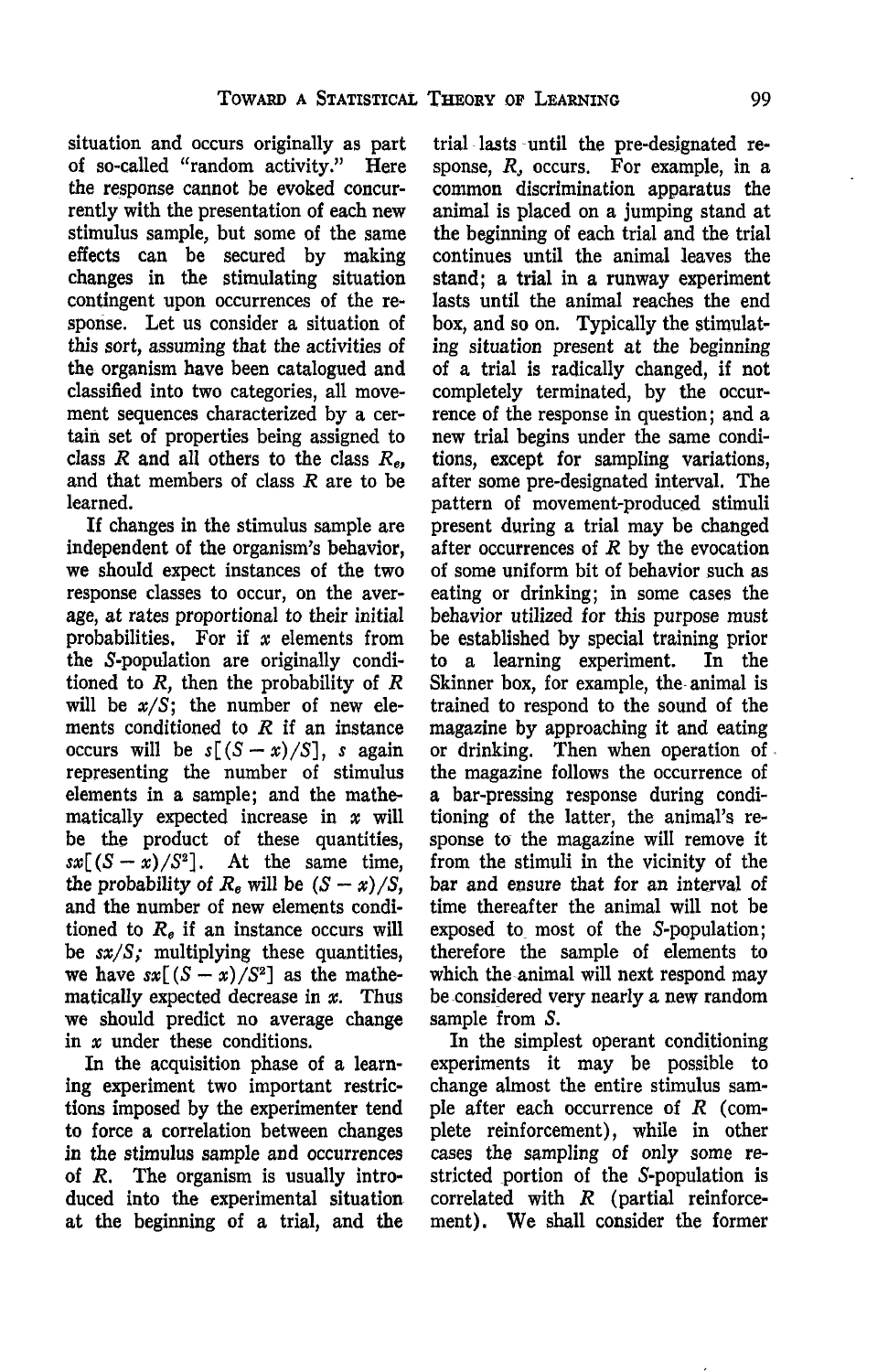case in some detail in the remainder of this section.

By our definition of the conditional relation, we shall expect all  $R$ -classes from which instances actually occur on any trial to be conditioned to stimulus elements present on that trial. The first movement to occur will be conditioned to the environmental cues present at the beginning of the trial; the next movement will be conditioned to some external cues, if the situation is not completely constant during a trial, and to proprioceptive cues from the first movement, and so on, until the predesignated response, *R,* occurs and terminates the trial. complete constancy of the stimulating situation could be maintained, the most probable course of events on the next trial would be the recurrence of the same sequence of movements. In practice, however, the sample of effective stimulus elements will change somewhat in composition, and some responses which occur on one trial may fail to occur on the next. The only response which may never be omitted is *R,* since the trial continues until *R* occurs. This argument has been developed in greater detail by Guthrie (4). In order to verify the line of reasoning involved, we need now to set these ideas down in mathematical form and investigate the possibility of deriving functions which will describe empirical curves of learning.

Since each trial lasts until *R* occurs, we need an expression for the probable duration of a trial in terms of the strength of *R.* Suppose that we have categorized all movement sequences which are to be counted as "responses" in a given situation, and that the minimum time needed for completion of a response-occurrence is, on the average, *h.* For convenience in the following development, we shall assume that the mean duration of instances of class *R* is approximately equal to that of class *Re.* Let the total number of stimulus elements available in the experimental situation be represented by *S,* the sample effective on any one trial by *s,* and the ratio *s/S* by *q.* The probability, *p,* of class *R* at the beginning of any trial will have the value *x/S;* if this value varies little within a trial, we can readily compute the probable number of responses (of all classes) that will occur before the trial is terminated. The probability that an instance of *R* will be the first response to occur on the trial in question is  $p$ ; the probability that it will be the second is  $p(1-p)$ ; the probability that it will be the third is  $p(1-p)^2$ ; etc. If we imagine an indefinitely large number of trials run under identical conditions, and represent the number of response occurrences on any trial by *n,* we may weight each possible value of *n* by its probability *(i.e.,* expected relative frequency) and obtain a mean expected value of *n.* In symbolic notation we have

$$
\bar{n} = \sum n p (1-p)^{n-1} = p \sum n (1-p)^{n-1}.
$$

The expression inside the summation sign will be recognized as the general term of a well-known infinite series with the sum  $1/(1 - (1 - p))^2$ . Then we have, by substitution,

$$
\bar{n} = p/(1 - (1 - p))^2 = 1/p.
$$

Then *L,* the average time per trial, will be the product of the expected number of responses and the mean time per response.

$$
\bar{L} = \bar{n}h = h/p = Sh/x.
$$

Since *R* will be conditioned to all new stimulus elements present on each trial, we may substitute for *x* its equivalent from equation (3), dropping the sub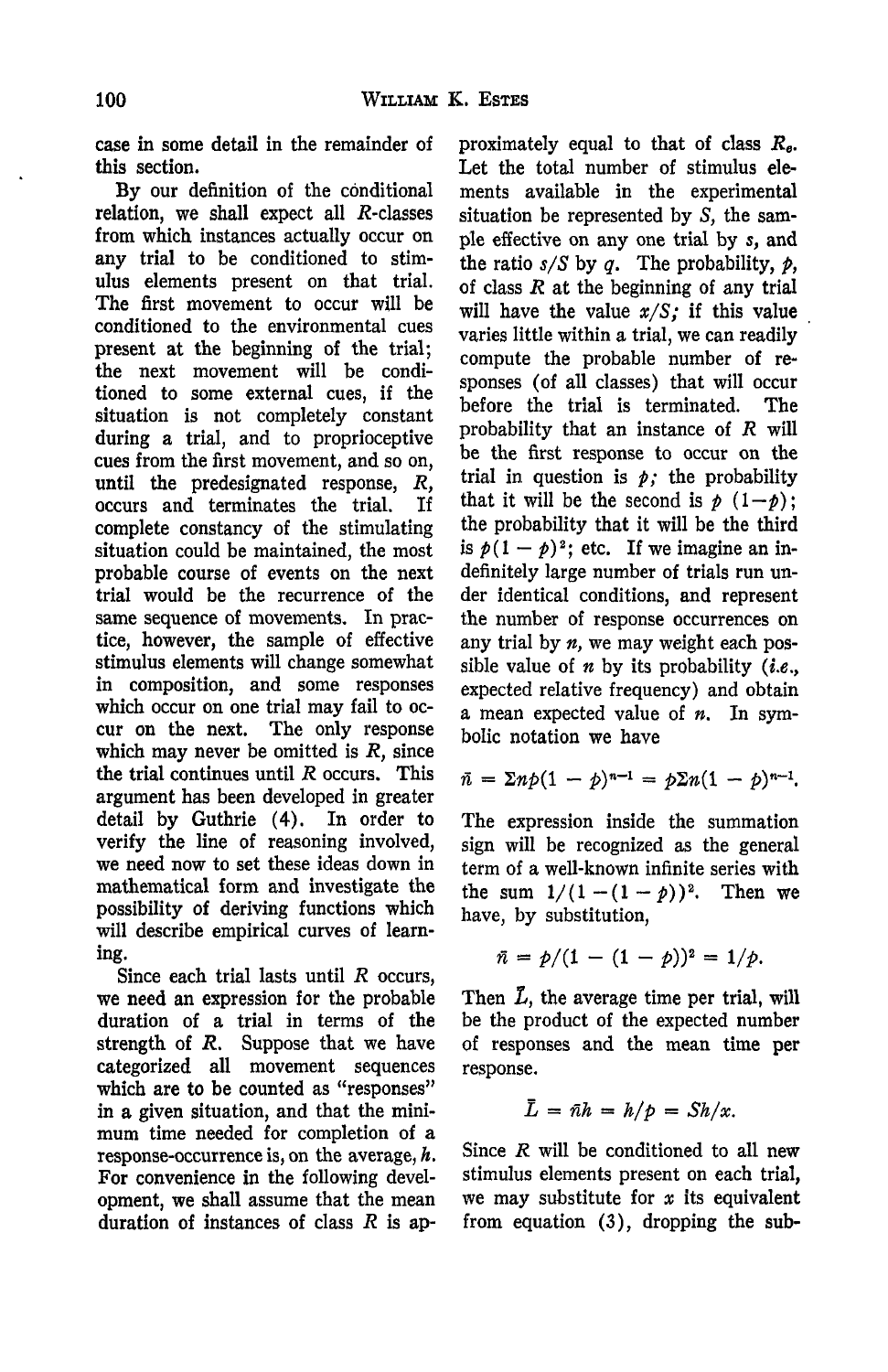scripts from  $S<sub>o</sub>$  and  $S<sub>o</sub>$ , and obtaining in the figure represents the equation

$$
\bar{L} = \frac{Sh}{S - (S - x_0)e^{-qT}}
$$

$$
= \frac{h}{1 - \frac{(\bar{L}_0 - h)e^{-qT}}{\bar{L}_0}}.
$$
(4)

Thus, *L* will decline from an initial value of  $\bar{L}_0$  (equal to  $\frac{Sh}{x_0}$ ) and approach the asymptotic minimum value *h* over a series of trials.

A preliminary test of the validity of this development may be obtained by applying equation (4) to learning data from a runway experiment in which the conditions assumed in the derivation are realized to a fair degree of approximation. In Fig. 1 we have plotted acquisition data reported by Graham and Gagn6 (3). Each empirical point represents the geometric mean latency for a group of 21 rats which were reinforced with food for traversing a simple elevated runway. The theoretical curve



FIG. 1. Latencies of a runway response during conditioning, obtained from published data of Graham and Gagné (3), are fitted by a theoretical curve derived in the text.

$$
L=\frac{2.5}{1-.9648e^{-.12T}}\,
$$

where values of  $\bar{L}_0$ , h, and q have been estimated from the data. This curve appears to give a satisfactory graduation of the obtained points and, it might be noted, is very similar in form to the theoretical acquisition curve developed by Graham and Gagn6. The present formulation differs from theirs chiefly in including the time of the first response as an integral part of the learning process. The quantitative description of extinction in this situation will be presented in a forthcoming paper.

In order to apply the present theory to experimental situations such as the Skinner box, in which the learning period is not divided into discrete trials, we shall have to assume that the intervals between reinforcements in those situations may be treated as "trials" for analytical purposes. Making this assumption, we may derive an expression for rate of change of conditioned response strength as a function of time in the experimental situation, during a period in which all responses of class *R* are reinforced.

*L,* as defined above, will represent the time between any two occurrences of *R.* Then if we let *t* represent time elapsed from the beginning of the learning period to a given occurrence of *R,* and *T* the number of occurrences (and therefore reinforcements) of *R,* we have from the preceding development

$$
\bar{L} = Sh/x.
$$

Since *L* may be considered as the increment in time during a trial, we can write the identity

$$
\frac{\Delta x}{\Delta t} = \frac{\Delta x}{\Delta T} \cdot \frac{\Delta T}{\Delta t}.
$$

Substituting for  $\Delta x/\Delta T$  its equivalent from (1), without subscripts, and for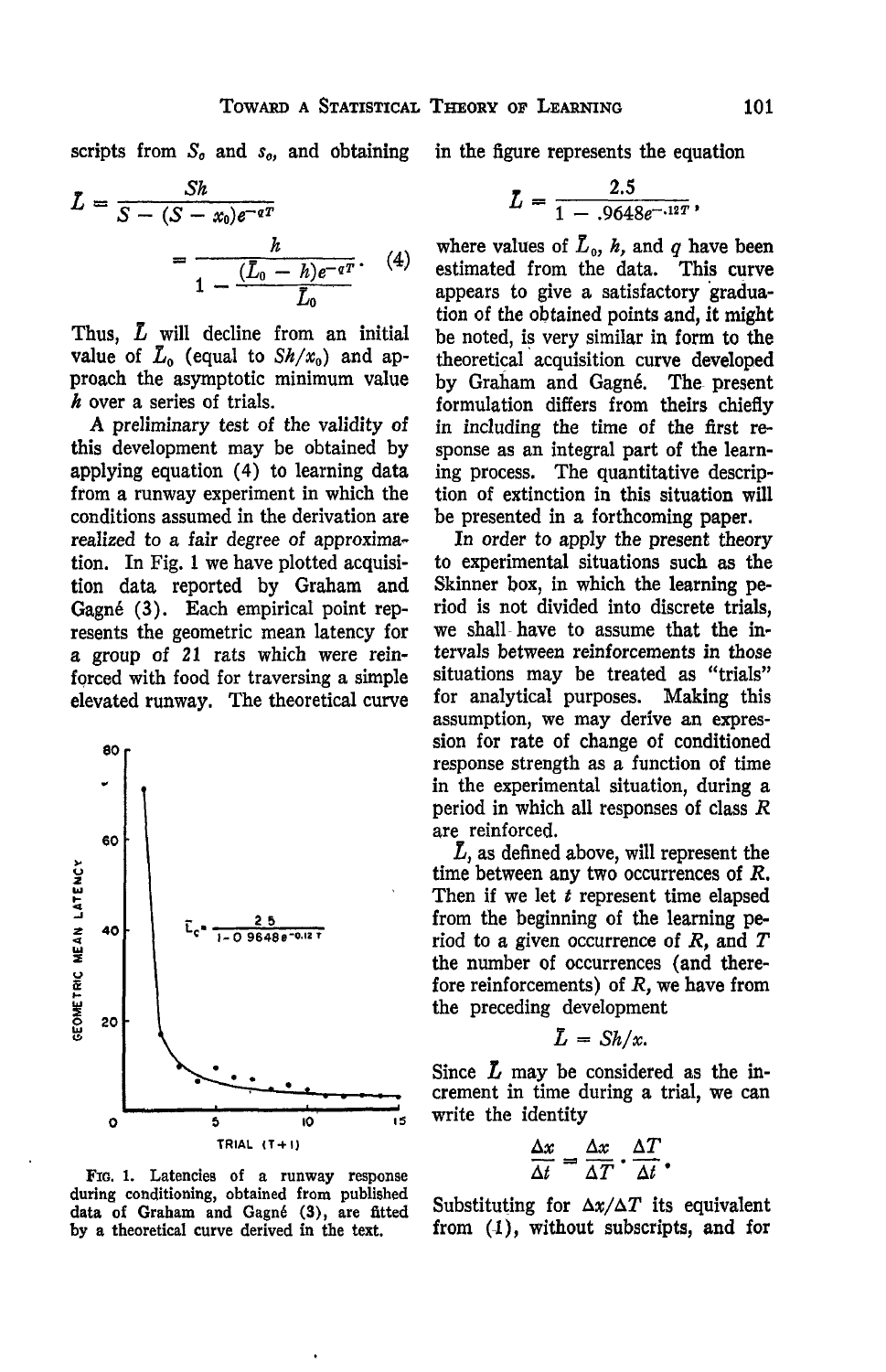$\Delta T/\Delta t$  its equivalent from the preceding equation, we have

$$
\frac{\Delta x}{\Delta t} = \frac{s(S - x)}{S} \cdot \frac{x}{hS} = \frac{s(S - x)x}{hS^2}.
$$
 (5)

If the change in *x* per reinforcement is small and the process is assumed continuous, the right hand portion of equation (S) may be taken as the value of the derivative *dx/dt* and integrated with respect to time—

$$
x = \frac{S}{1^{\tau} + \frac{(S - x_0)}{x_0} e^{-Bt}},
$$
 (6)

where  $B = s/Sh$ . In general, this equation defines a logistic curve with the amount of initial acceleration depending upon the value of  $x_0$ . Curves of probability  $(x/S)$  vs. time for  $S = 100$ ,  $B = 0.25$ , and several different values of  $x_0$  are illustrated in Fig. 2.

Since we are considering a situation in which a reinforcement is administered (or a new "trial" is begun) after each occurrence of *R,* we are now in a position to express the expected rate of occurrence of *R* as a function of time. Representing rate of occurrence of *R* by  $r = dR/dt$ , and the ratio  $1/h$  by w, we have

$$
r = \frac{dR}{dt} = \frac{dT}{dt} = \frac{wx}{S} = \frac{w}{1 + \frac{(S - x_0)}{x_0}e^{-Bt}}
$$

and if we take the rate of *R* at the beginning of the experimental period as  $r_a = w x_a/S$  this relation becomes

$$
r = \frac{w}{1 + \frac{(w - r_0)}{r_0}e^{-Bt}}.
$$
 (7)

To illustrate this function, we have plotted in Fig. 3 measures of rate of



Fio. 2. Illustrative curves of probability *vs.* time during conditioning; parameters of the curves are the same except for the initial  $x$ -values.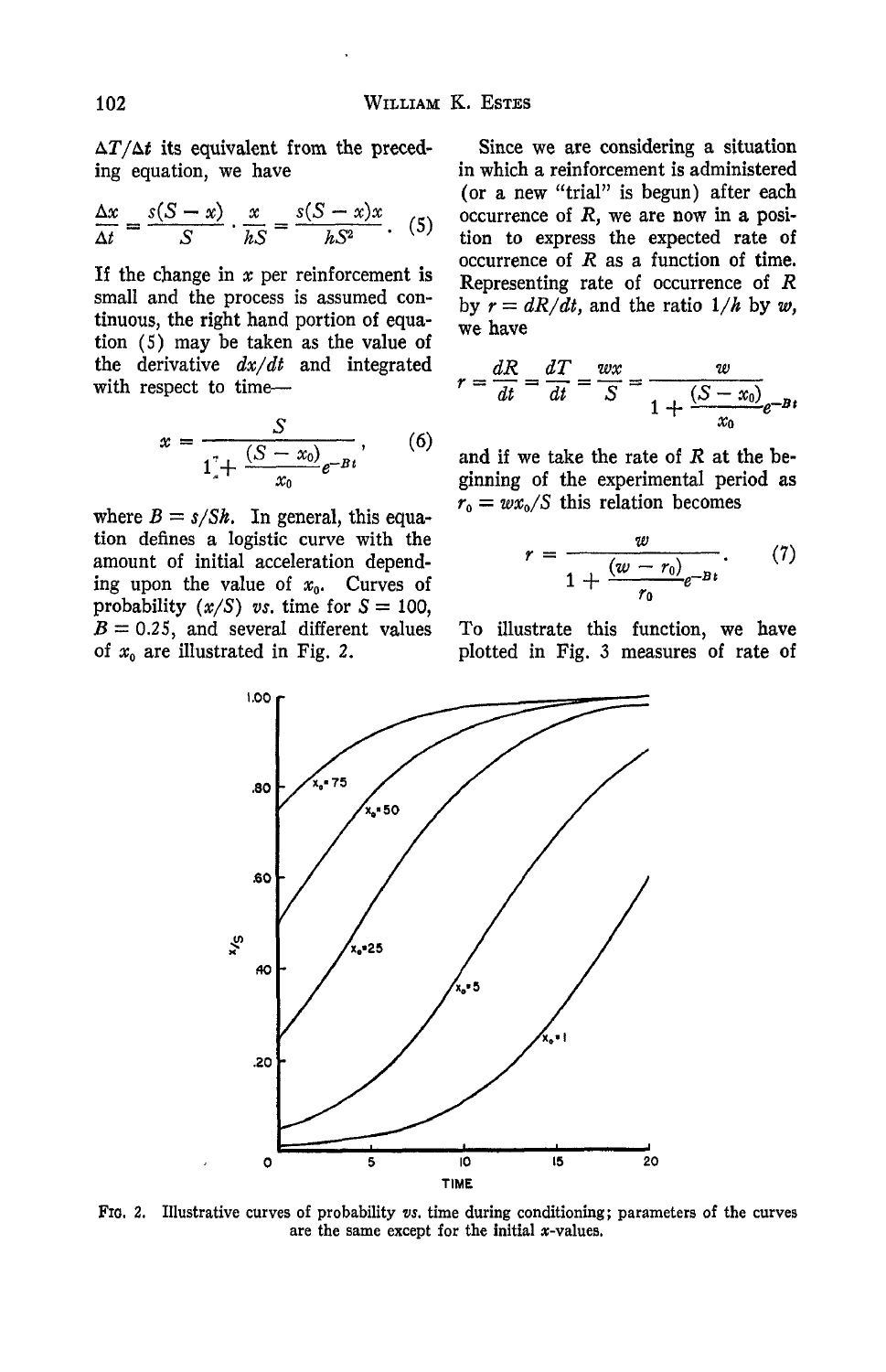

FIG. 3. Number of responses per minute during conditioning of a bar-pressing habit in a single rat*;* the theoretical curve is derived in the text.

responding during conditioning of a barpressing response by a single rat. The apparatus was a Skinner box; motivation was 24 hours thirst; the animal had previously been trained to drink out of the magazine, and during the period illustrated was reinforced with water for all bar-pressing responses. Measures of rate at various times were obtained by counting the number of responses made during the half-minute before and the half-minute after the point being considered, and taking that value as an estimate of the rate in terms of responses per minute at the midpoint. The theoretical curve in the figure represents the equation

$$
r=\frac{13}{1+25e^{-.24t}}.
$$

A considerable part of the variability of the empirical points in the figure is due to the inaccuracy of the method of estimating rates. In order to avoid this loss of precision, the writer has adopted the practice of using cumulative curves of responses *vs.* time for most purposes, and fitting the cumulative records with the integral of equation(7):

$$
R = wt + \frac{w}{B} \log \left( \frac{r_0}{w} + \frac{(w - r_0)}{w} e^{-Bt} \right), \quad (8)
$$

where *R* represents the number of responses made after any interval of time,  $t$ , from the beginning of the learning period. The original record of re-The original record of responses *vs.* time, from which the data of Fig. 3 were obtained, is reproduced in Fig, 4. Integration of the rate equation for this animal yields

$$
R = 13t + 125 \log_{10} (.038 + .962e^{-.24t}).
$$

Magnitudes of *R* computed from this equation for several values of *t* have been plotted in Fig. 4 to indicate the goodness of fit; the theoretical curve has not been drawn in the figure since it would completely obscure most of the empirical record. In an experimental report now in press (2), equation (8) is fitted to several mean conditioning curves for groups of four rats; in all cases, the theoretical curve accounts for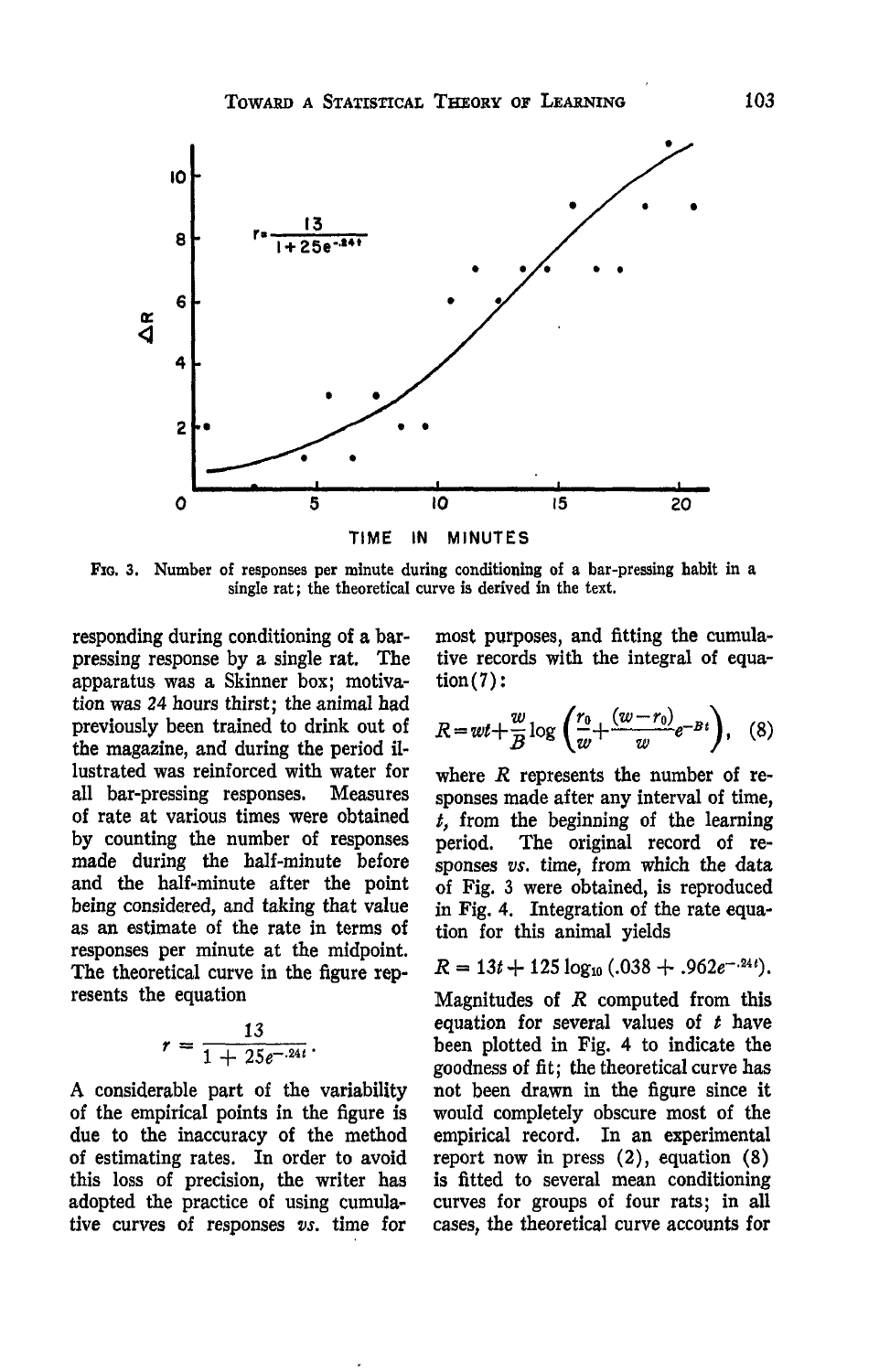

FIG. 4. Reproduction of the original cumulative record from which the points of Fig. 3 were obtained. Solid circles are computed from an equation given in the text.

more than 99 per cent of the variance of the observed *R* values. Further verification of the present formulation has been derived from that study by comparing the acquisition curves of successively learned bar-pressing habits, obtained in a Skinner-type conditioning apparatus which included two bars differing only in position. It has been found that the parameters *w* and *s/S* can be evaluated from the conditioning curve of one bar response, and then used to predict the detailed course of conditioning of a second learned response.

The overall accuracy of these equations in describing the rate of conditioning of bar-pressing and runway responses should not be allowed to obscure the fact that a small but systematic error is present in the initial portion of most of the curves. It is believed that these disparities are due to the fact that experimental conditions do not usually fully realize the assumption that only one  $R$ -class receives any reinforcement during the learning period. A more general formulation of the theory, which does not require this assumption, will be discussed in the next section.

# PARTIAL REINFORCEMENT

It can be shown that a given response may be "learned" in a trial and error situation provided that some sub-population of stimulus elements is so controlled by experimental conditions that each sample of elements drawn from it is contiguous with an occurrence of the response. The sort of derivation needed to handle this kind of partial reinforcement will be sketched briefly in this section. A more detailed treatment will be given, together with relevant experimental evidence, in a paper now in preparation. It should be emphasized that we are using the term "partial" to refer to incomplete change of the stimulus sample on each occurrence of a given response, and not to periodic, or intermittent reinforcement.

Consider a behavior system involving two classes of competing behaviors, *R* and *Re,* which may occur in a situation, *S,* composed of two independently manipulable sub-populations, *S<sup>r</sup>* and *Se.* Experimental conditions are to ensure that of the sample, *s,* of elements stimulating the organism at any time, elements from *S<sup>r</sup>* remain effective until terminated by the occurrence of *R,* while elements from *Se* remain effective until terminated by the occurrence of *Re.* This kind of system might be illustrated by a Skinner box in which the entire stimulus sample is not terminated by occurrence of the bar-pressing response; for example, if the box is illuminated, the visual stimulation will be relatively unaffected by bar-pressing but will be terminated if the animal closes its eyes (the latter behavior being, then, an instance of *Rg).*

Let *x* represent the total number of elements from *S* conditioned to *R* at a given time, *x<sup>r</sup>* the number of elements from  $S_r$  conditioned to  $R$ ,  $T_r$  and  $T_e$ the numbers of occurrences of *R* and  $R_e$  prior to the time in question, and  $q$ the ratio *s/S.* By reasoning similar to that utilized in deriving equations (2) and (S), we may obtain for the average rate of change of *x<sup>r</sup>* with respect to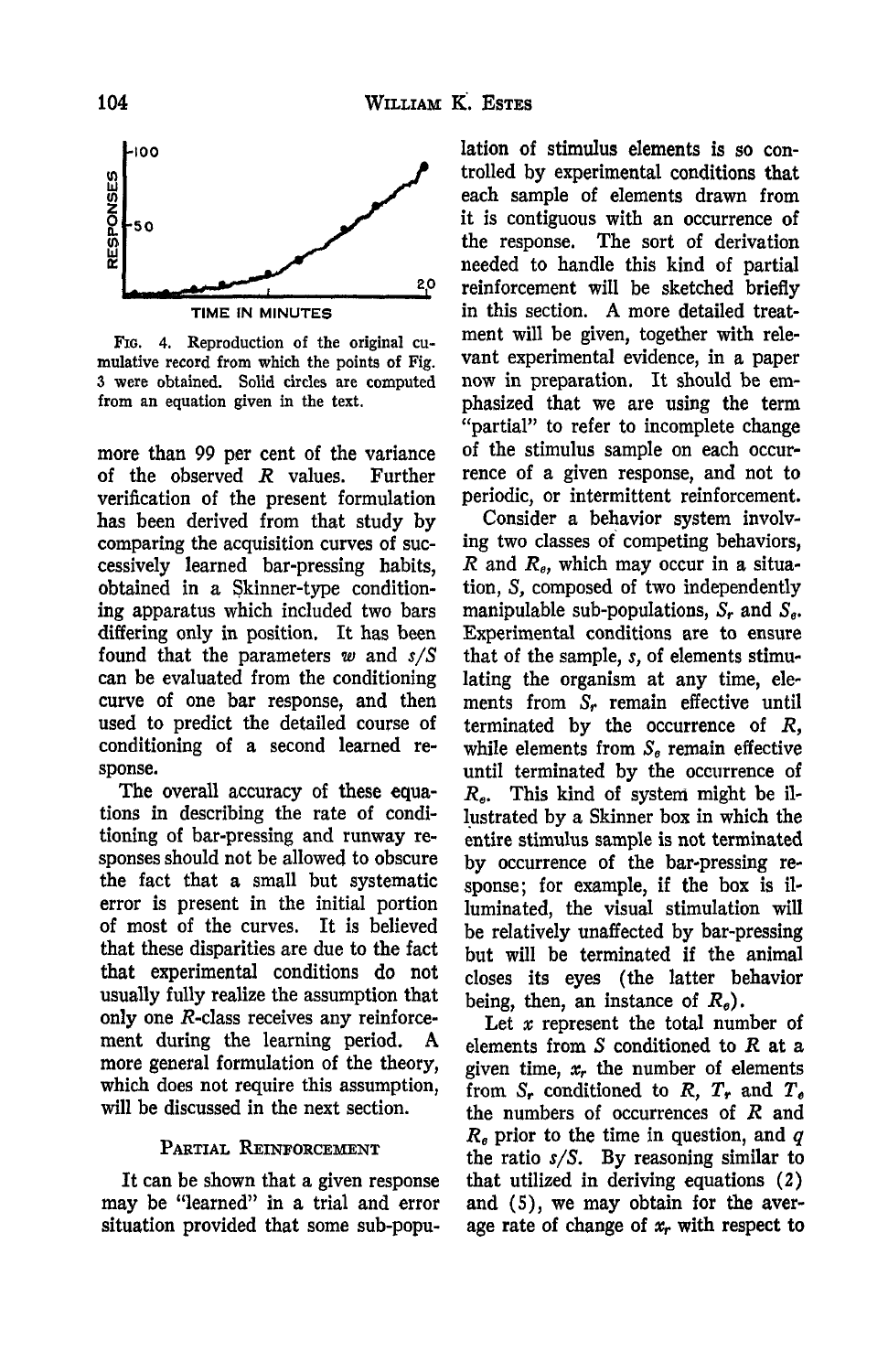*Tr* at any time

$$
\frac{dx_r}{dT_r} = s \cdot \frac{S_r}{S} \cdot \frac{(S_r - x_r)}{S_r}
$$

$$
= q(S_r - x_r). \tag{9}
$$

This may be integrated to yield

$$
x_r = S_r - (S_r - x_{r0})e^{-qT_r}, \quad (10)
$$

which is identical in form with equation (2).

The other component of  $x$ ,  $(x - x_r)$ , will decrease as these elements become conditioned to the competing response class, *Re,* according to the following relations.

$$
\frac{d(x-x_r)}{dT_e} = \frac{-s(S-S_r)}{S} \cdot \frac{(x-x_r)}{(S-S_r)}
$$

$$
= -q(x-x_r) \tag{11}
$$

and the integral,

$$
x - x_r = (x_0 - x_{r0})e^{-qT_s}.
$$
 (12)

It will be observed that an analogous set of equations could be written for changes in the number of elements conditioned to *Rg,* and that the argument could be extended to any number of mutually exclusive classes of responses. From these relations it is not difficult to deduce differential equations which may be at least numerically integrated to yield curves giving probability of occurrence of each response class as a function of number of reinforcements. We shall not carry out the derivations here, but shall point out a number of properties of the curves obtained which will be evident from inspection of equations (10) and (12).

1. Regardless of the initial probabilities, the behavior system will tend to a state of equilibrium in which the final mean probability of *R* will be *S<sup>r</sup> /S* and the final mean probability of *Re* will be  $(S - S_r)/S$ .

2. If the number of elements from S conditioned to *R* at the start of an experiment is greater than *S<sup>r</sup> ,* the probability of *R* will decrease until the equilibrium is reached. (Of course all statements made here about *R* have analogues for *Re.)*

3. If the number of elements from S conditioned to *R* at the start of an experiment is less than *S<sup>r</sup> ,* the probability of *R* will increase until the equilibrium value is reached.

4. If all elements originally conditioned to *R* belong to the sub-population *S<sub>r</sub>*, then the curve relating probability to number of reinforcements will be identical with equation (3') except for the asymptote, which will be *S<sup>r</sup> /S* rather than unity.

5. If some of the elements originally conditioned to *R* do not belong to *S<sup>r</sup> ,* but  $x_0$  is less than  $S_r$ , then the curve relating probability to number of reinforcements will rise less steeply at first than equation (3'), and may even have an initial positively accelerated limb.

It will be noted that from the present point of view, conditioning and extinction are regarded simply as two aspects of a single process. In practice we categorize a given experiment as a study of conditioning or a study of extinction depending upon which behaviors are being recorded. It seems quite possible that both conditioning and extinction always occur concurrently in any behavior system, and that the common practice of regarding them as separate processes is based more on tradition and the limitations of recording apparatus than upon rational considerations. In the present formulation, reinforcement is treated as a quantitatively graded variable with "pure extinction" at one end of a continuum. Any portion of an S-population may be related to an  $R$ -class by experimental conditions which produce a correlation between stimulus sampling and *R*occurrences. Under given conditions of reinforcement an  $R$ -class may in-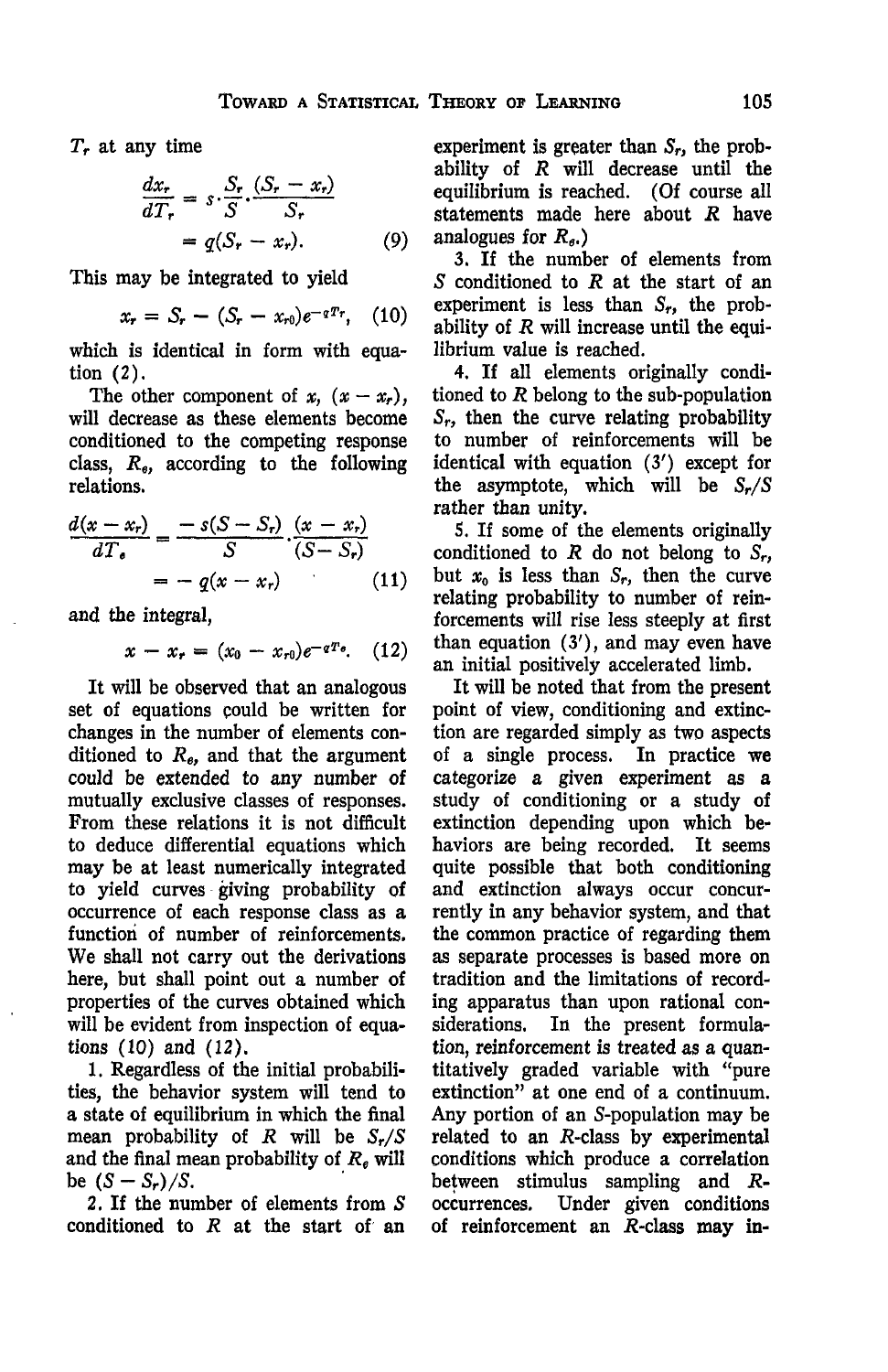crease or decrease in probability of occurrence over a series of trials depending upon whether the momentary probability is less than or greater than the equilibrium value for those conditions.

# DISCUSSION

The foregoing sections will suffice to illustrate the manner in which problems of learning may be handled within the framework of a statistical theory. The extent to which the formal system developed here may be fruitfully applied to interpret experimental phenomena can only be answered by a considerable program of research. A study of concurrent conditioning and extinction of simple skeletal responses which realizes quite closely the simplified conditions assumed in the derivations of the present paper has been completed, and a report is now in press. Other papers in preparation will apply this formulation to extinction, spontaneous recovery, discrimination, and related phenomena.

The relation of this program to contemporary theories of learning requires little comment. No attempt has been<br>made to present a "new" theory. It made to present a "new" theory. is the purpose of our investigation to clarify some of the conceptions of learning and discrimination by stating important concepts in quantitative form and investigating their interrelationships by mathematical analysis. Many similarities will be noted between functions developed here and "homologous" expressions in the quantitative formulations of Graham and Gagné (3) and of Hull (6). A thorough study of those theories has influenced the writer's thinking in many respects. Rather than build directly on either of those formulations, I have felt it desirable to explore an alternative point of view based on a statistical definition of environment and behavior and doing greater justice to the theoretical views of Skinner and Guthrie. A statistical theory seems to be an inevitable development at the present stage of the science of behavior; agreement on this point may be found among writers of otherwise widely diverse viewpoints, *e.g.,* Brunswik (1), Hoagland (5), Skinner (7), and Wiener (9). It is to be expected that with increasing rigor of definition and continued interplay between theory and experiment, the various formulations of learning will tend to converge upon a common set of concepts.

It may be helpful to outline briefly the point of view on certain controversial issues implied by the present analysis.

*Stimulus-response terminology.* An attempt has been made to overcome some of the rigidity and oversimplification of traditional stimulus-response theory without abandoning its principal advantages. We have adopted a definition of stimulus and response similar to Skinner's (7) concept of generic classes, and have given it a statistical interpre-<br>tation. Laws of learning developed Laws of learning developed within this framework refer to behavior systems (as defined in the introductory section of this paper) rather than to relations between isolated stimulusresponse correlations.

*The learning curve.* This investigation is not intended to be another search for "the learning function." The writer does not believe that any simple function will be found to account for learning independently of particular experimental conditions. On the other hand, it does seem quite possible that from a relatively small set of definitions and assumptions we may be able to derive expressions describing learning under various specific experimental arrangements.

*Measures of behavior.* Likelihood of responding has been taken as the primary dependent variable. Analyses presented above indicate that simple rela-